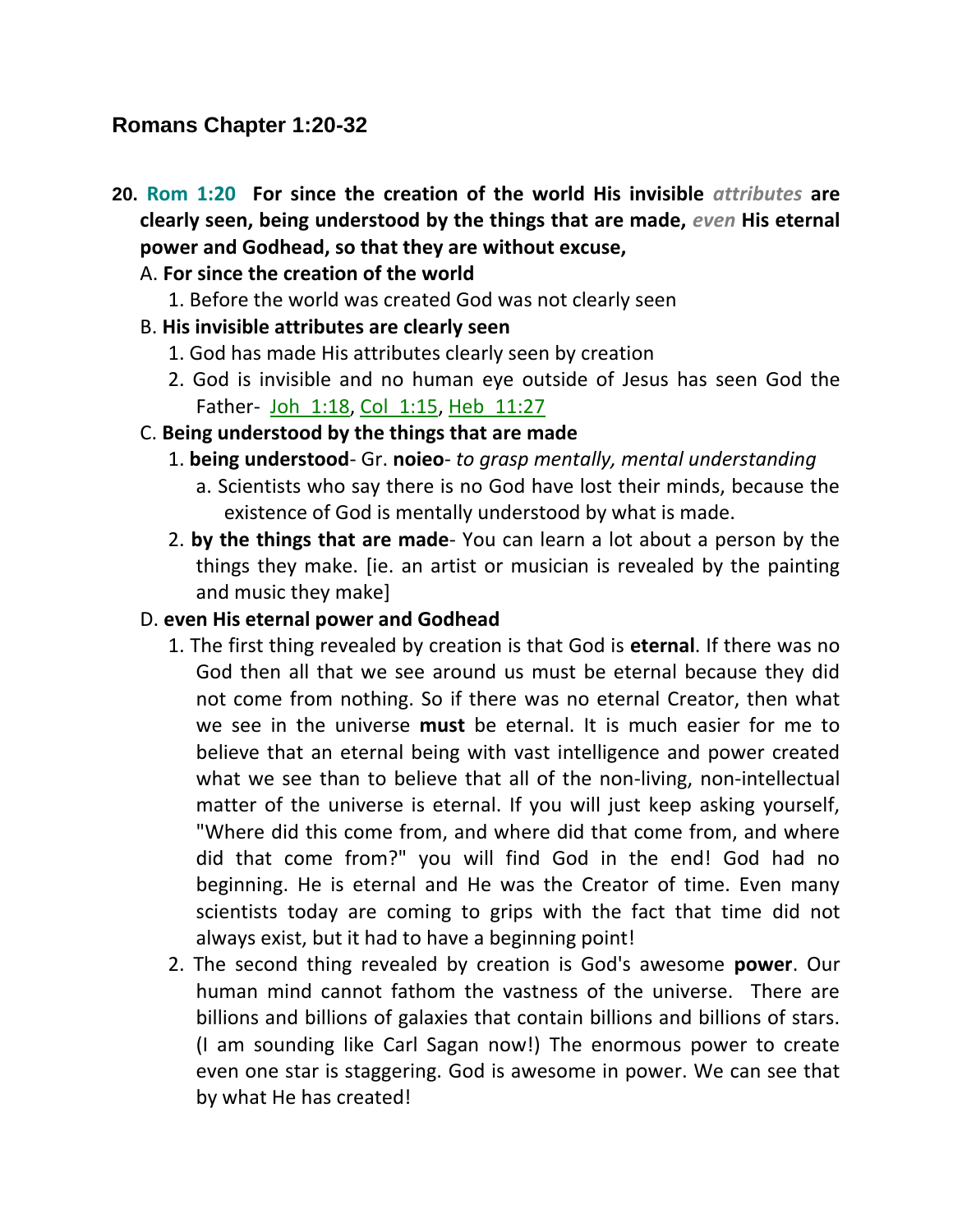- 3. The third thing revealed by creation is **the Godhead**.
	- a. **Godhead** Gr. **theiotes** more properly *divinity, divine nature*
	- b. Creation reveals God as Divine, not necessarily He being *a Trinity*.
	- c. Creation takes powers and abilities that are vastly superior and above man. Only Divinity could have created what we see.
	- d. Divinity is to be worshipped. Beholding what has been made in the universe calls for worship. Sadly, many have mistakenly worshipped what has been made [ie. sun, moon, stars, nature] instead of the Creator who made it! We can do this today my friend!

# E. **so they are without excuse**

- 1. No one will stand before God with the excuse they did not know of God's eternal existence, His power, or His Divinity which calls for worship.
- **21. Rom 1:21 because, although they knew God, they did not glorify** *Him* **as God, nor were thankful, but became futile in their thoughts, and their foolish hearts were darkened.** 
	- A. **because, although they knew [***about***] God** we can only know God **personally** by faith.
		- a. **knew** Gr. **ginosko** *progressive and experiential knowledge*. The more they beheld what was made the more they knew **about God**.

# B. **they did not glorify Him as God**

- 1. **glorify** Gr. **doxazo** *to render weight [esteem, honor, or magnification]*
- 2. The beginning of the downwards slope in human experience began with a decision not to glorify God as God. If we want to turn around any situation or come out of any degradation then the beginning point is glorifying God by worship, thanksgiving, praise, and faith. What we call our God, we will worship. In failing to worship God, man by default changed gods! If you want God to manifest in your life and be God to you, then start by worshipping and praising God!

# C. **nor were thankful**

- 1. We live in one of the most unthankful generations that has ever been. It is no wonder we are also are so godless and ungodly.
- 2. Glorifying God will lead you to thank God for all He has done. Many think that the ungodliness today started with homosexuality or some perverse practice. No, it started by a refusal to worship, praise, and thank God for all He is and has done. Unthankfulness is the beginning of heathenism! We have a lot of heathens walking around today! All the evil practices of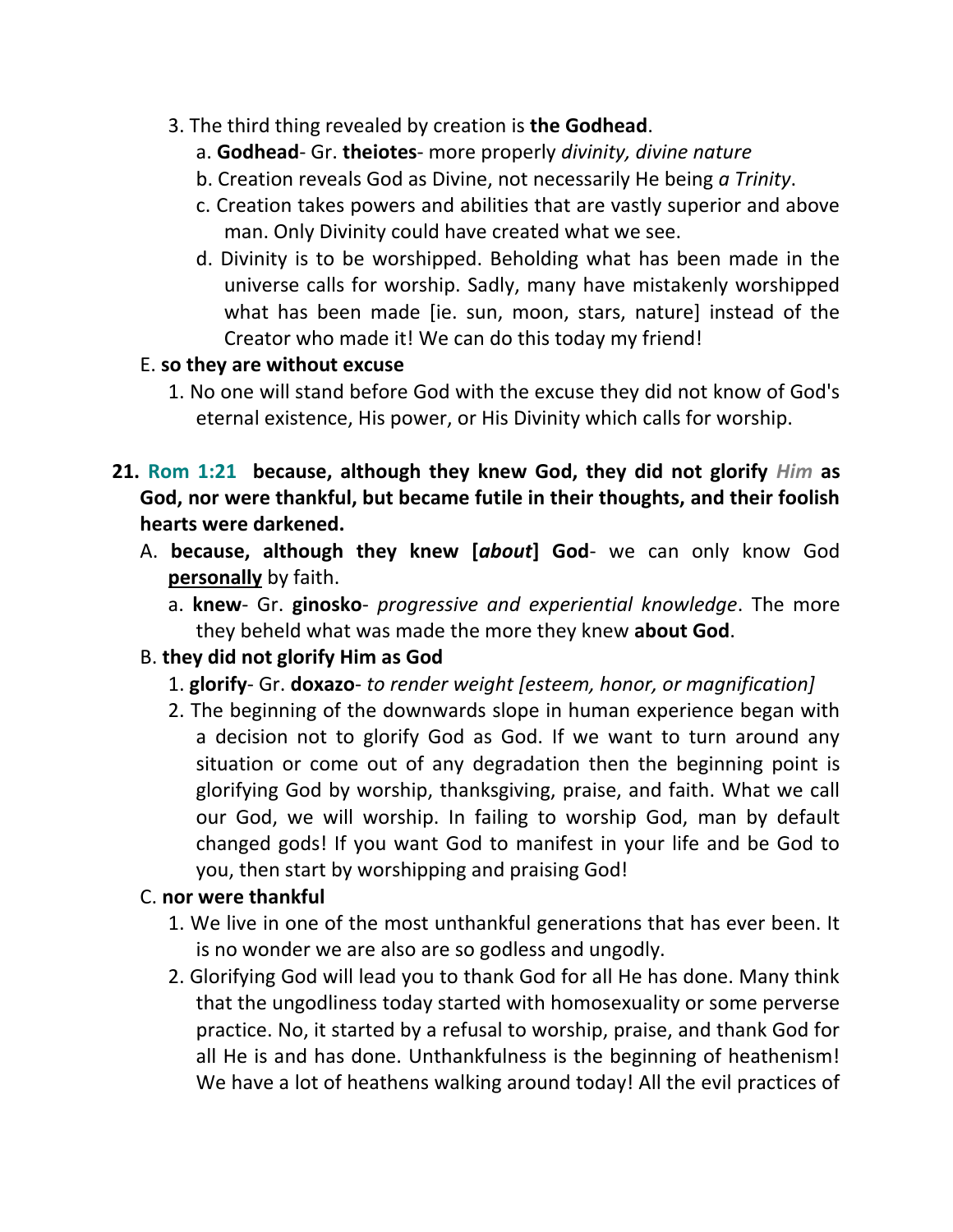our day had their beginning and find their continued energy from refusing to glorify God and to give Him thanks!

3. Therefore, we badly need a revival of worship, praise, and thanksgiving to God. This will begin to turn the tide of ungodliness in our land.

## D. **but became futile in their thoughts**

- 1. **became futile** Gr. **mataioo** *to become empty, vain, or foolish*; aor. pass. - the **passive voice** reveals that this was the result that happened to them after they stopped glorifying and thanking God. They did not **actively** get this way, it **happened to** them. If you stop praising and thanking God in your life you will become an empty headed fool by default! It will just happen to you!
- 2. **in their thoughts** Gr. **dialogismos** *mental dialogue, inner self discussion* a. we all have an inner dialogue with ourselves. In this dialogue we can either speak truth to ourselves or we can lie to ourselves to justify our own desires and lusts. Fallen humanity has a unique ability to justify their evil ways with elaborate self-lies and false excuses. Atheists have done this to themselves. They have lied to themselves in this inner dialogue and have pushed down the knowledge of God into their sub-conscious. However, there are no atheists in fox holes or in airplanes going down for a crash! What is in the sub-conscious will come roaring to the surface!
	- b. Even Christians can lie to themselves in this inner dialogue. **What the heart wants to do, the mind can find justification for**. This is why it is so important to keep your heart aligned with God by continuing to worship, praise, thank, and believe God.

# E. **and their foolish hearts was darkened**

- 1. **foolish hearts** It is one thing for someone to fool our heart, but it is another for our hearts to fool themselves. There is no greater deception than self-deception. When we cease to worship, praise, and thank God we become empty headed fools that then results in a foolish heart. Once the heart is made foolish, this opens the way for all manner of evil to be unleashed through the mouth and in the actions. The heart is the wellspring of life or all manner of death. Mat 15:19, Pro 4:23
- 2. Having a dark heart reveals the absence of God's influence [*Who is Light*] in the heart. A heart that is devoid of God's thoughts is a dark heart. Once a heart is plunged into darkness, it loses it way and point of reference. Up is now down, and down is now up. As with natural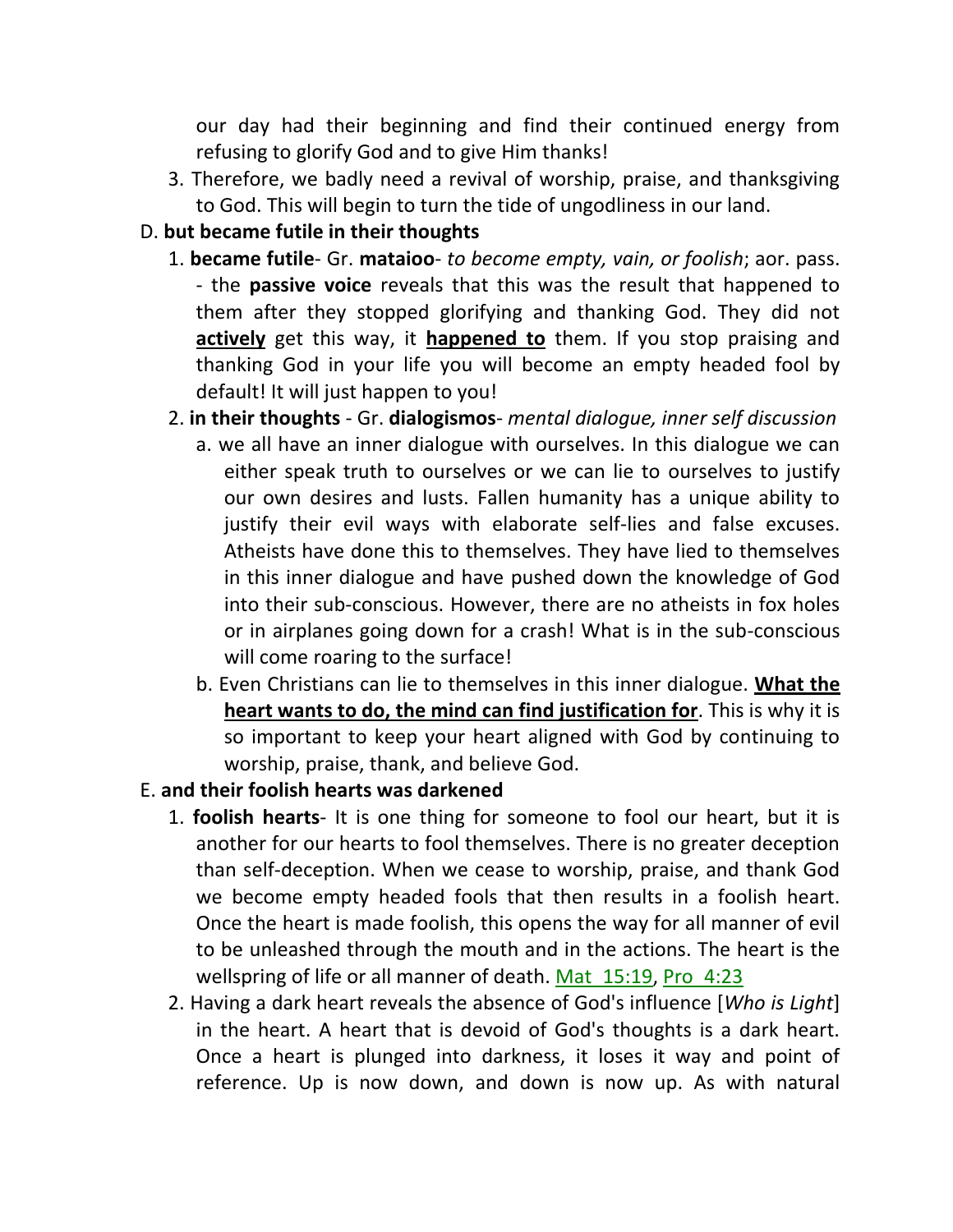darkness it is the same with people with a dark heart. They stumble over things that are a mystery to them. They do not know what is tripping them up and why.

3. Staying in the Word of God keeps the heart filled with light. God's Word is a light to our way and a lamp unto our feet. Psa 119:105 One's attitude and relationship to the Word of God speaks volumes of their heart. One who esteems God greatly in their heart will esteem His words greatly. If one who does not esteem God in their heart, will not esteem His words either. A worship life then will facilitate a hunger and desire for God's Word.

## 22. **Rom 1:22 Professing to be wise, they became fools,**

# A. **Professing to be wise**

- 1. **Professing** Gr. **phasko** *to affirm, allege, or declare*
- 2. **wise** Gr. **sophos** *skilled, expert, learned*
	- a. It is interesting to see that the most educated today seem to be shouting the loudest that there is no God and we have all evolved from primordial soup. They laugh at uneducated simpletons that still believe in God and in His Son Jesus Christ. They laugh at the idea of sin and hell. Many a youth is being perverted from true wisdom at college by professors that claim to be wise but are really fools.
	- b. The beginning of wisdom is the fear of the thrice Holy, Triune God. Therefore the Word of God repeats three times that the beginning of wisdom is the fear of the Lord! Psa\_111:10, Pro\_1:7, Pro\_9:10

#### B. **They became fools**

- 1. The further they advanced in their godless acquisition of knowledge the more they advanced in foolishness! Many have higher degrees in foolishness today. They have PHD's- Phenomenal Human Dumbness! Don't get me wrong, you can be a PHD and have true wisdom because you fear the Lord.
- 23. **Rom 1:23 and changed the glory of the incorruptible God into an image made like corruptible man--and birds and four-footed animals and creeping things.**
	- A. **and changed the glory of the incorruptible God**
		- 1. **changed** Gr. **allaso** *to make different*
		- 2. **glory doxa** *esteem, honor, and magnification*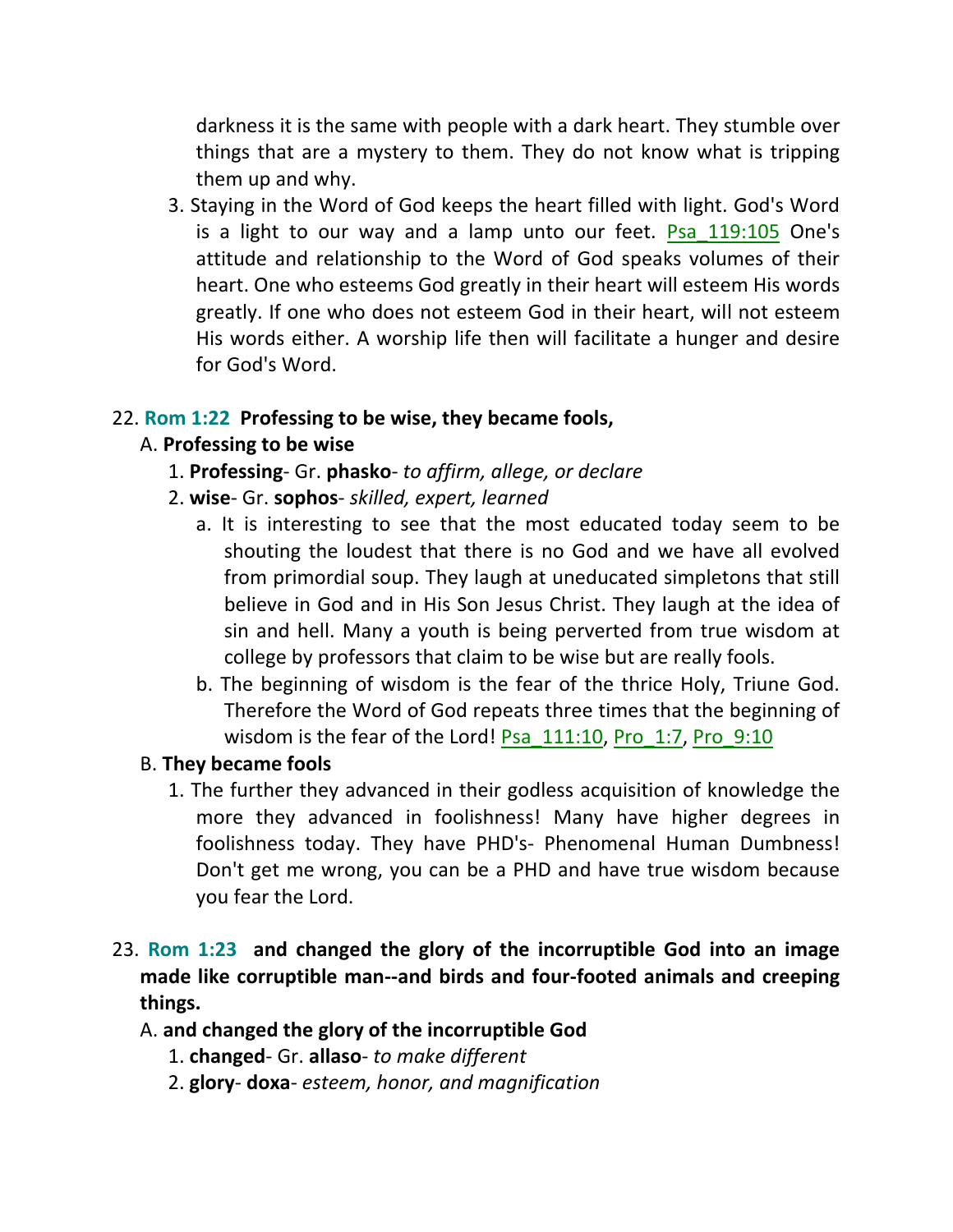#### 3. **uncorruptible**- Gr. **aphthartos**- *undecaying*

- 4. Once the heart is darkened then man and natural things become more esteemed than God and spiritual things.
- 5. Nature now takes the place of God. Nature is spoken of as an exalted person and replaces God. Many today are feverishly trying to preserve nature because nature is their god. I don't know about you, but I want a God that can preserve and defend me and does not have to be preserved and defended by me!
- 6. Many have taken the same road as the heathen and have become more focused upon their natural life than on God. Have we done that in our lives?

## B. **into an image like corruptible man**

- 1. Once we have gotten rid of the living God in our mind and heart, then the only thing left is images. This is called idolatry. Once God is removed, man tries to put himself in His place, at least in his own estimation. Man is only the image of God, not God Himself. An image as no life of itself. Our society has given itself over to images. T.V., movies, videos and such are nothing but images. However, people hang on these images for hours at a time in mesmeration! We by in large entertain ourselves with images that are not real. It is no wonder we lack life and vitality!
- 2. It is amazing to see movie stars, musicians, and sports heroes getting more praise and attention than God. We were made to worship, and if it is not the God of heaven, then it will turn towards man and what has been made.

#### C. **and of birds, and four footed animals, and creeping things**

- 1. We now are more concerned about preserving the life of a duck egg and its embryo [*made in the image of a duck*] than saving the fetus of a baby [*made in the image of God*]
- 2. We see the progression downwards from what speaks of God and heaven to what is of the earth and eats the dust- Here is the progression downwards: man [*made in God's image*], birds [*which fly in the heavens*], four footed animals [*who walk on the earth*], things that creep on the earth and eat the dust- [*snakes*, *reptiles and insects*]- it is amazing how people even give their hearts to creeps!
- 3. Many civilizations of man have worshipped statues of men, birds [*such as the eagle*], animals [*such as the bull*], and reptiles [*such as snakes and insects*]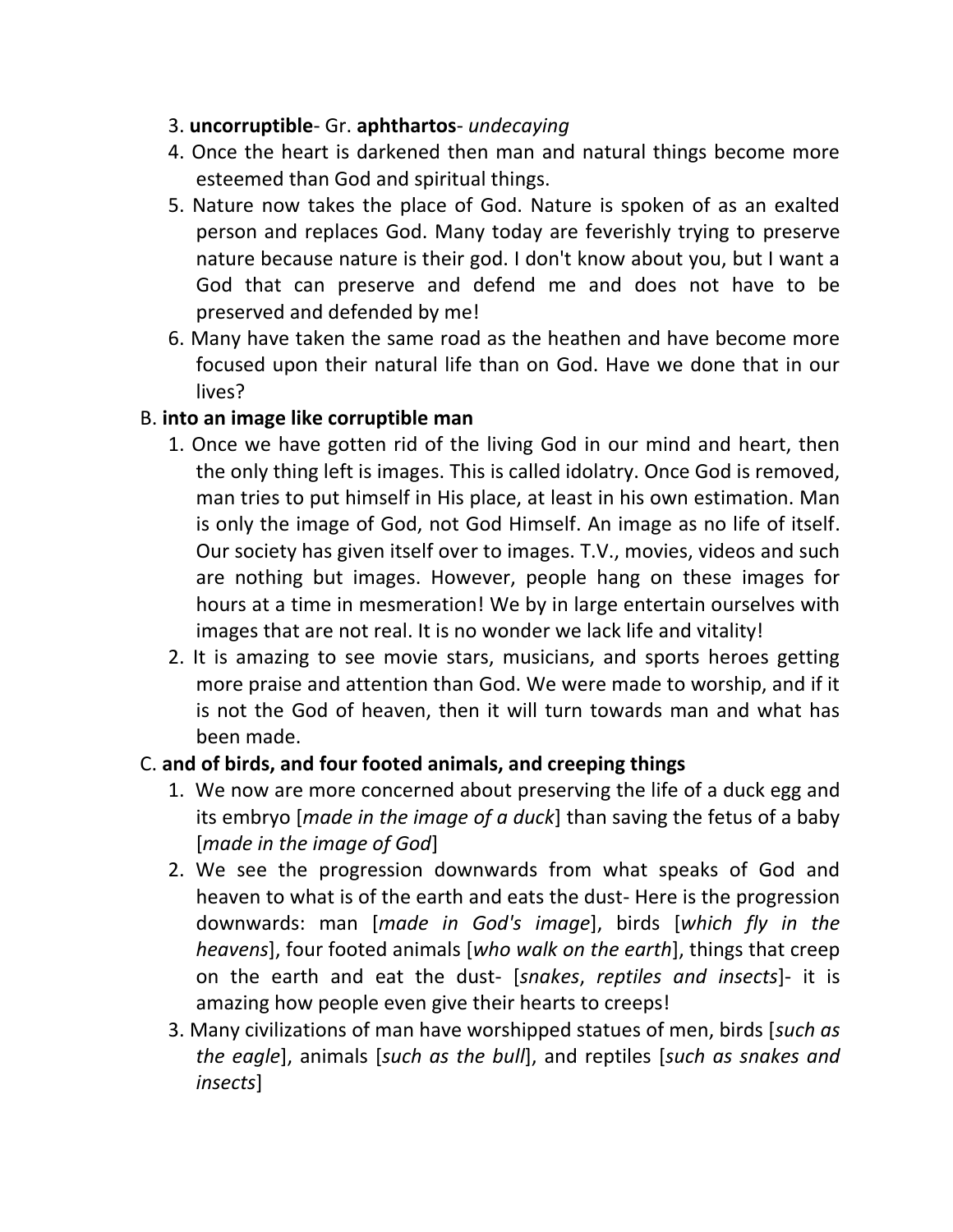4. One might say, "Well in the modern world of today, we don't worship images like this." No we don't worship images of other people, or animals, no it is worse, people today are worshipping themselves! Their lives are fully immersed in themselves and their hearts are filled with themselves. Paul saw this rock bottom place humanity would find itself and spoke of it.  $2Ti$  3:1-2 He called these days we live in today as perilous times in which men would be lovers and worshippers of themselves.

# 24. **Rom 1:24 Therefore God also gave them up to uncleanness, in the lusts of their hearts, to dishonor their bodies among themselves,**

## A. **Therefore God also gave them up to uncleanness**

- 1. **God gave them up**
	- a. Some people **abandoned God**, so God had no other option than to **abandon them**!
	- b. God created man to be a servant. If we will not serve God, we will serve Satan and be enslaved to the Earth.
	- c. God gave Adam and Eve authority and rulership over the Earth, however, in the fall; man became enslaved to the Earth. Man is enslaved to their earthly flesh. They have become addicted to natural substances that come from the Earth- food, tobacco, alcohol, drugs, etc.

#### 2. **to uncleanness- Gr. akatharsia-** *impurity*

- a. Man's body was made in the likeness of God. This is why Satan longs to mar that image. Satan wants to take what reminds him of God and to dishonor it as badly as he can. He feels by doing this he is mocking God and dishonoring Him. Sadly, to say many Christians are allowing their bodies which are not only the image of God, but also the temple of the Holy Spirit to be dishonored by sexual sin. Only trusting in the grace of God through Jesus Christ can set them free.
- b. Sexual sin will always be prevalent when man rejects God. The more a society is removed from God, the more sick and perverse will be their sexual practices. The basement of sexual perversion is bestiality. We are fooling ourselves if this is not a growing trend even in our modern sophisticated world. Homosexuality and lesbianism are rampant today more and more. It does not shock us to hear someone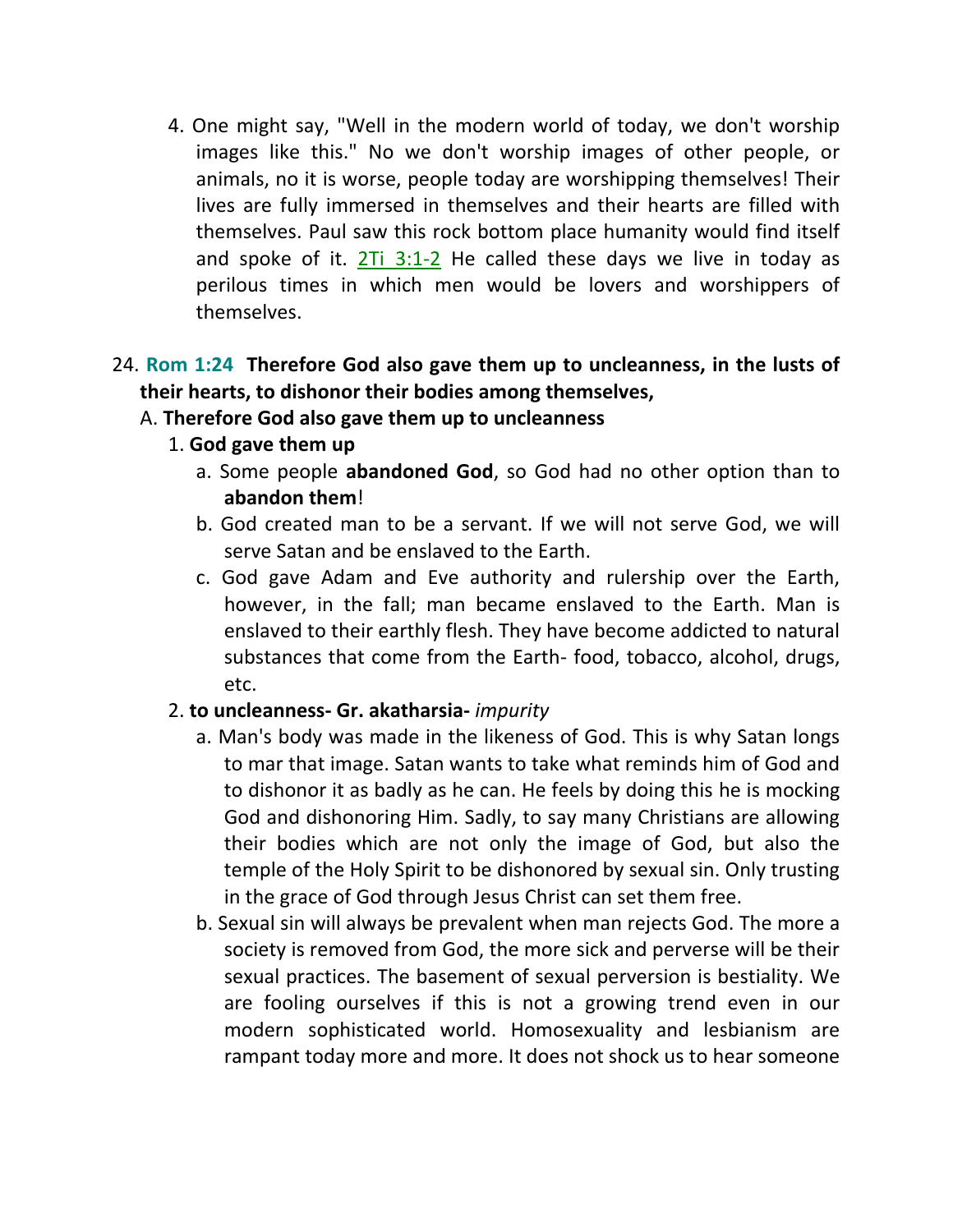say they are gay or to see a man act like a woman. It seems normal to us now.

c. Sexual sin is but an outward manifestation of a relational and heart problem in a person. A heart that is filled with the Word of God and the Holy Spirit of God will express holiness and purity.

## B. **in the lusts of their own hearts**

- 1. Once the light of God has left the human heart then it becomes the breeding ground for lusts. The heart was created to be filled. As a vacuum will always be filled, so it is with the human heart. Once God has vacated the heart, then it will be filled with the lusts of the flesh and the eyes.
- 2. The good news for those who are enslaved to lusts is that the process can be reversed. Lusts can be displaced by the light of the Word of God and the grace of God by His Spirit. These will always conquer and cast out of the heart whatever opposes them! The law of displacement can work for you. Instead of struggling to get rid of lusts, you can fill your heart with something else that will remove them from your heart! It is crucial that a believer is grounded in grace instead of legalism. The strength of the flesh and sin is the Law. 1Co 15:56 What liberates is grace. Rom 6:14 This is why understanding the book of Romans and and the grace of God is so vital for a believer.

#### C. **to dishonor their bodies among themselves**

- 1. When sexual sin is committed with others you dishonor your body and you dishonor their body. Sexual sin is the opposite of walking in love. Many excuse their sexual sins as acts of love, but they are acts of selfishness.
- 2. When sexual sin is committed alone- ie. As in pornography- one defiles and dishonors their own body. When a Christian does it, it also dishonors the Lord, because your body is His temple.

## 25. **Rom 1:25 who exchanged the truth of God for the lie, and worshiped and served the creature rather than the Creator, who is blessed forever. Amen.**  A. **who exchanged the truth of God**

- 1. **exchanged** Gr. **metallaso** *to trade one thing for another; to switch*
	- a. Satan has always gone about to replace the things of God with His things. Here the truth of God is replaced by the lie.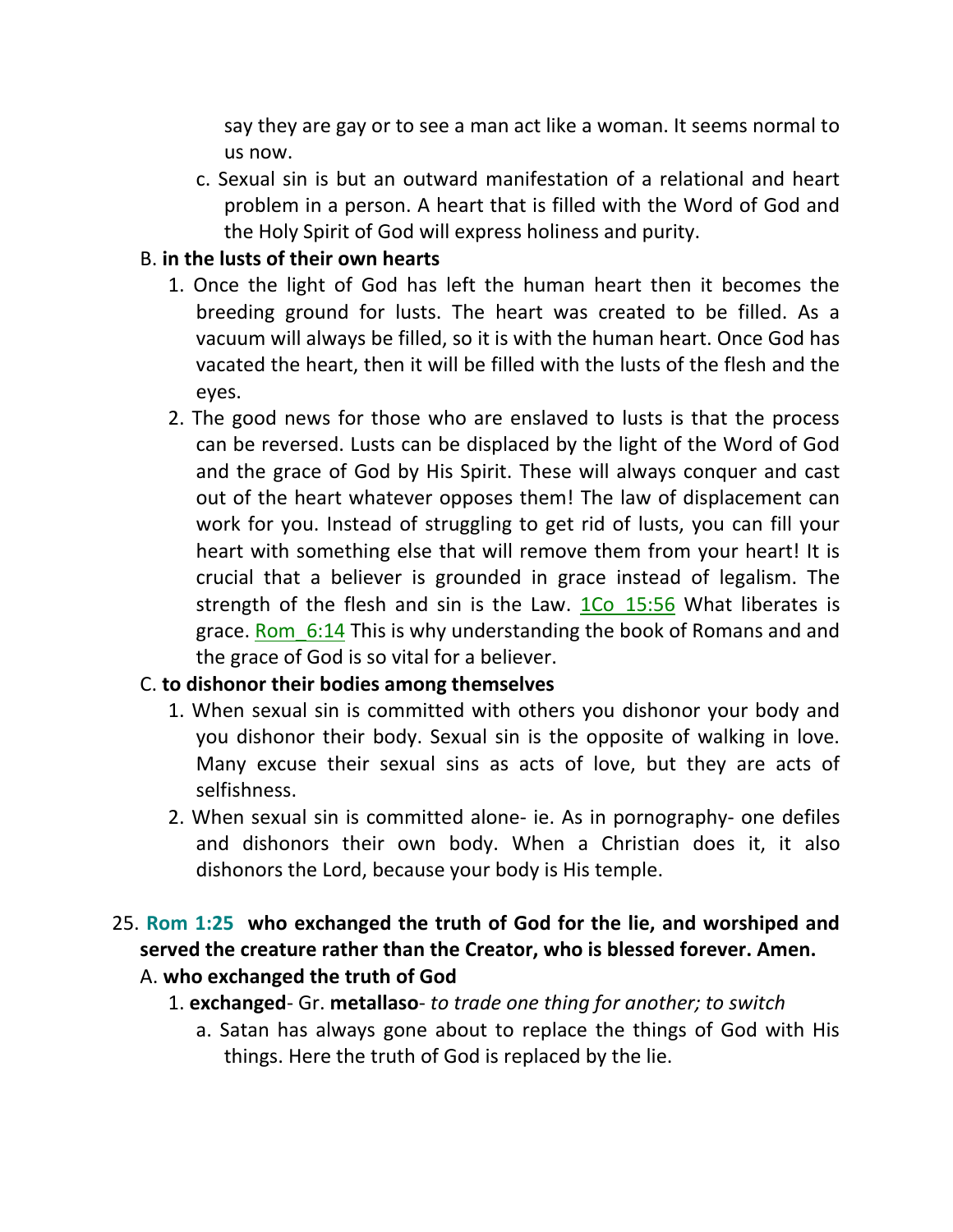- 2. **THE truth of God** A specific truth is in mind here, just as there is a specific lie, called THE lie.
	- a. THE truth is that God is the source of all things for man including righteousness and life. Man possesses nothing of himself, not can attain to anything by himself. God created man in order to be all to him and to graciously give all to him. These resources would empower man to fulfill the will and purposes. When Adam and Eve ate from the tree of the knowledge of good and evil, they exchanged this truth for THE lie. What is THE lie?

## B. **for the lie**

- 1. THE lie is the direct opposite of THE truth. The lie was the first lie our parents Adam and Eve believed.
	- a. Gen\_3:4-5 "You **will become as gods**, knowing good and evil"
	- b. This singular lie is the root of all other lies. Satan promised that man could become like God. When Adam and Eve believed this they disconnected from God as their source and they lost God's life. Instead of receiving life and righteousness by God's grace, they went about to work to establish them themselves.
	- c. With the introduction of the lie, religion came. At this point Adam and Eve sowed fig leaves together to cover their nakedness. They were trying to make up for the deficiency they now had and felt. They used to be complete by God's grace, now that they believed the lie that they would be themselves gods, they were very incomplete.
	- d. They did not understand the nature and heart of God which is grace. Therefore, they tried to make themselves as they ought to be in God's sight so that He would accept them. They tried to do all the good things and avoid all the evil things in order to become as they ought to be. However, this did not bring them closer to God but led them further away from God's grace. The entire OT is just a record of mankind either trying to make themselves as they ought to be [religion] or denying God's existence to soothe their conscience [heathenism] because they knew were not as they ought to be.
	- e. Multitudes of Christians are still believing the lie when it comes to living the Christian life. They are trying to become as they ought to be, instead of believing that they are as they ought to be by a gift of God. Believing this causes the actions to come in line with it. The Truth is that you have been given righteousness and made righteous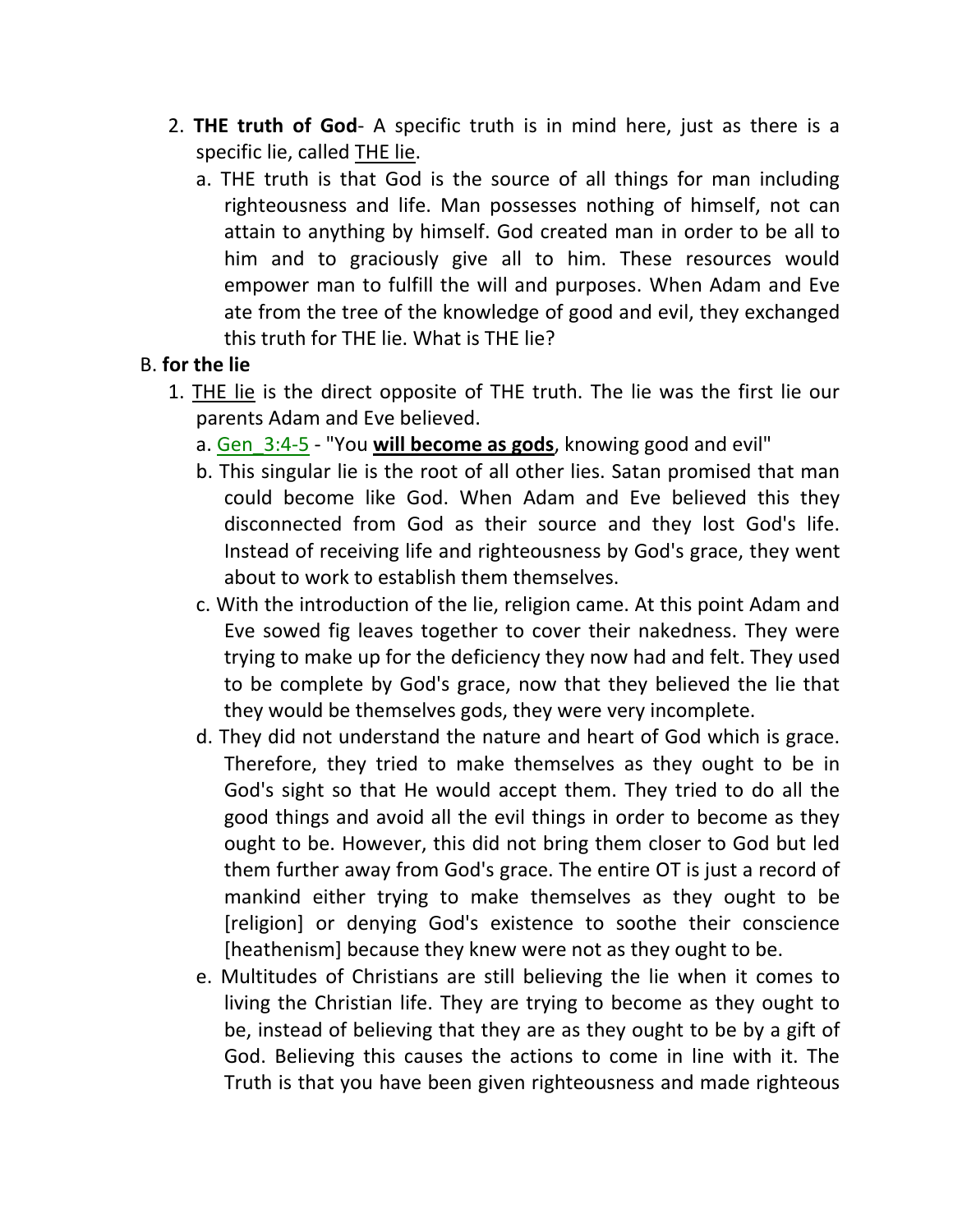in Christ. It is a grace gift of God. He is the life source. He provides Himself to us freely and abundantly. This is the cause and resource of our life which then will explode in activity and vibrancy by the power of the Holy Spirit.

- f. Most Christians are trying to become. This was the lie of Satan- "**you shall become**..." Adam and Eve already were like God according to Gen 1:26-27. As long as we believe that we are not as we ought to be we will try to become. The greatest hindrance to experiencing being as we ought to be is trying to become as we ought to be. When you try to become what you are not you are saying to yourself, **I am not**! God says you are! Once we have cast out the truth of God, then the truth will be replaced by the lie. The lie will never produce life and victory even though it promises both!
- g. God cares about our actions and life taking on the image of His Son, but God has designed that it be by transformation instead of trying to change outwardly hoping to make an internal change. Transformation is based upon morphosis. To morphe means to take on outwardly what you are on the inside. A butterfly worm goes through metamorphosis. The worm takes on outwardly what was locked up in its DNA all the time. Once it looked like an ugly worm, but by the process of transformation, it takes on its true inner nature. This is how the Christian is to see their lives take on the image of Christ. By meditating and believing the truths of the New Covenant and what occurred at the cross and our new identity in Christ, we are transformed into that same image by the Spirit of God. 2Co\_3:18

#### C. **and worshipped and served the creature rather than the Creator**

- 1. What or who you **worship** is what or who you will **serve**.
	- a. Mat  $4:10$  Satan asked for Jesus' worship. Jesus responded that we are to worship **AND SERVE** God alone. Jesus knew that worship will lead to servitude. We cannot truly serve God without first worshipping Him. If we will worship Him we will be empowered to serve Him!
	- b. Many worship money and thus have become slaves to money
- 2. If we cease worshipping God, then there is nothing left than the creation to worship, even if it is ourselves. God has set a law into effect- worship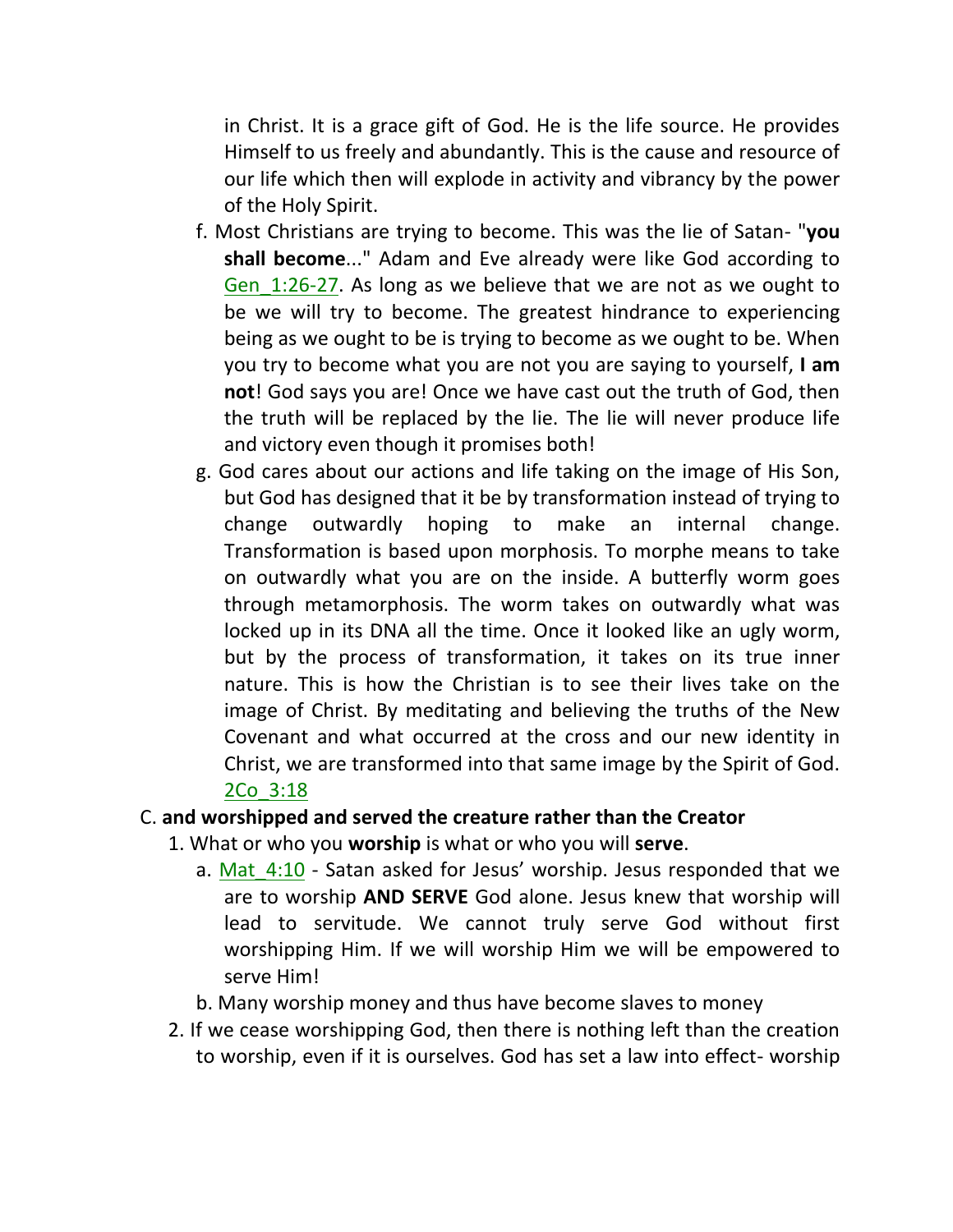leads to service. If we turn our hearts to anything that is created to meet our needs, then that thing will enslave us and hold control over us.

3. Some say they have no gods. This is not the case. Man was made to worship. We cannot help but worship. What we turn our hearts over to becomes what we worship and then what we worship ends up being what we are a slave to.

## D. **Who is blessed forever. Amen.**

- 1. **Blessed** Gr. **eulogetos** *spoken well of*
	- a. All of creation will one day be destroyed as we know it now. What is being worshipped now will cease to be, so also will be it's worship. However, God will never pass away; therefore His worship will be **forever**.
	- b. The saints in heaven will forever worship and bless the name of the Lord. The angels will forever worship and bless His name.
	- c. Lets turn our hearts to the Eternal One who made all of creation and worship Him right now. God is blessed forever! He is blessed because of Who He is. We are blessed because of Who He is. When we worship God, then we partake of that blessing.
	- d. God is blessed forever. It is up to you to say in your heart, "**Amen** it is so in my life!" If you say amen, then worship Him now.
- 26. **Rom 1:26 For this reason God gave them up to vile passions. For even their women exchanged the natural use for what is against nature.** 
	- A. **For this reason God gave them up to vile passions.**
		- 1. God had no other choice but to give them up. What they worshipped they had to serve. They rejected God and refused to worship Him. They instead worshipped the creation, and since there is a curse upon creation, they became slaves to its curse of sin and vile passions. Praise God, that in Christ we are set free from being enslaved to the creation. If we will worship God, then the Spirit of God will take control of us, and He will keep us in His holiness and purity. If we reject Him, then He has to give us over to serve what we worship.
		- 2. **vile** Gr. **atimos** *dishonoring, shameful* If you forsake worshipping God with your heart, your heart will be given over into the slavery of dishonoring and shameful lusts.
	- B. **For even their women exchanged the natural use [***of the man***] for what is against nature.**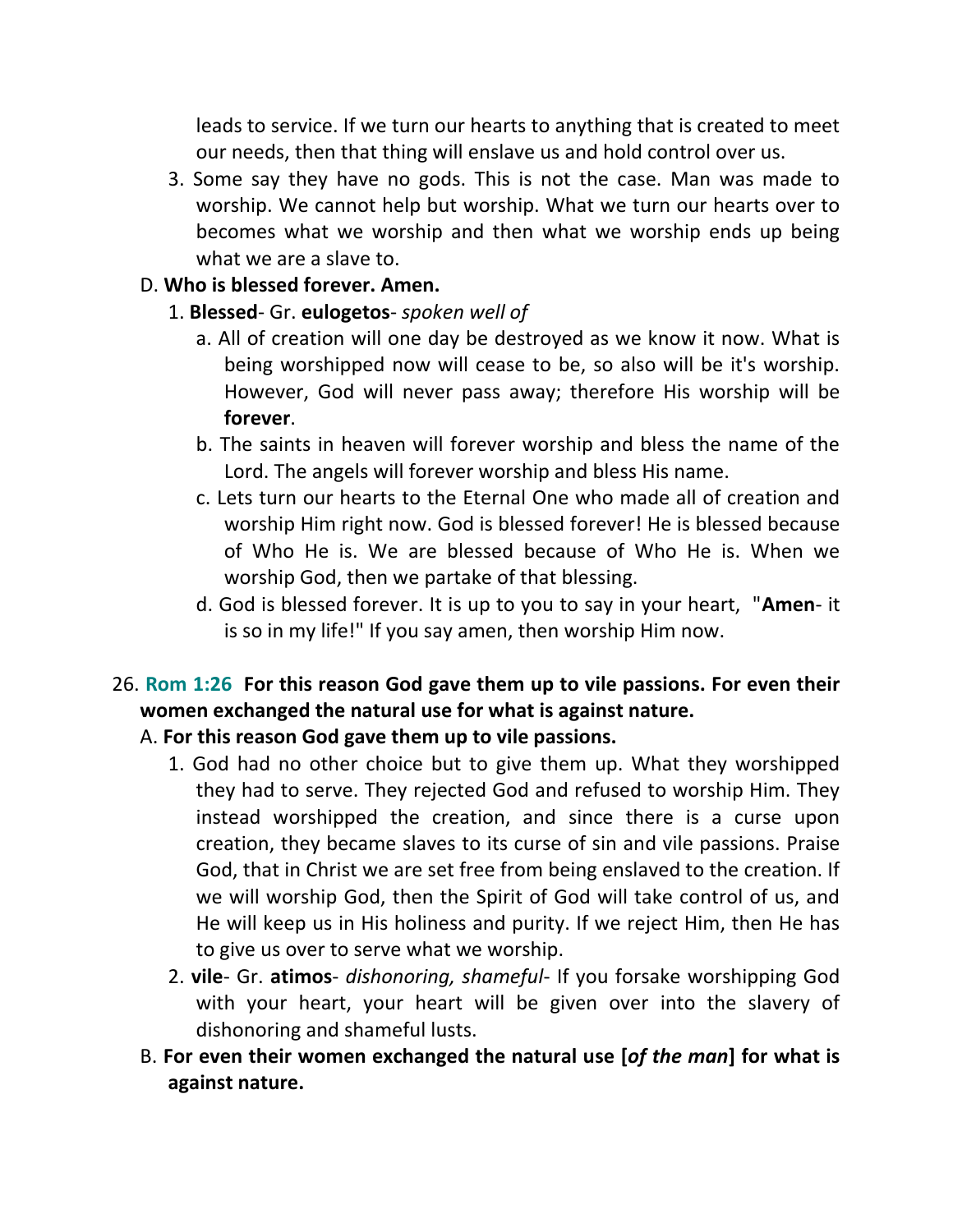- 1. According to this Divine record lesbianism was the first form of homosexuality introduced. Satan introduced homosexuality to the human race first through women. This was less shocking than if he had first introduced it through men. Satan moves slowly and subtly until he has finally brought full degradation.
- 2. Homosexuality is dishonoring and shameful. Those who practice homosexuality have a root of shame in them even though they seem to be proud of being gay. In fact, their outward displays of pride are to cover the deep shame they feel about themselves.
- 3. Homosexuals have been given over to the worship of the creation. They will say, "I was born gay". They will not and cannot say God created me gay. They will say they were born gay and that they are gay by nature. What they are really saying is that nature has caused them to be gay. The fact is that God created every one of us, and He never created anyone a homosexual. Homosexuality is a preference we choose, not something we are. Every homosexual who is desires to remain in the lifestyle first accepts the lie that they were born gay. This is what gives someone the excuse to continue in the lifestyle. One cannot help live out what we are by birth so they tell themselves. However, if homosexuality is a choice and not something they are as a person then they are accountable for their decisions.
- 4. These vile passions are very strong, so strong, that one might think they are part of them and in the deepest part of their being. However, these passions are from Satan as an origin and not God. God can and will set those bound to homosexuality and vile passions free, but they must first forsake the worship of the creation and the lie they were just born gay. They must turn to God and worship Him and the vile lusts will be removed from their heart by the power of God.
- 5. The deeper you worship the stronger will be the bonds of servitude. The more we worship God the greater the bonds of service we have to God. The more we give our heart however to the things of the flesh the strong the bonds that tie us. The more a person gives themselves over to homosexuality the stronger they will be held by it, until; it is not possible to free oneself without the aid of God Himself.
- 27. **Rom 1:27 Likewise also the men, leaving the natural use of the woman, burned in their lust for one another, men with men committing what is**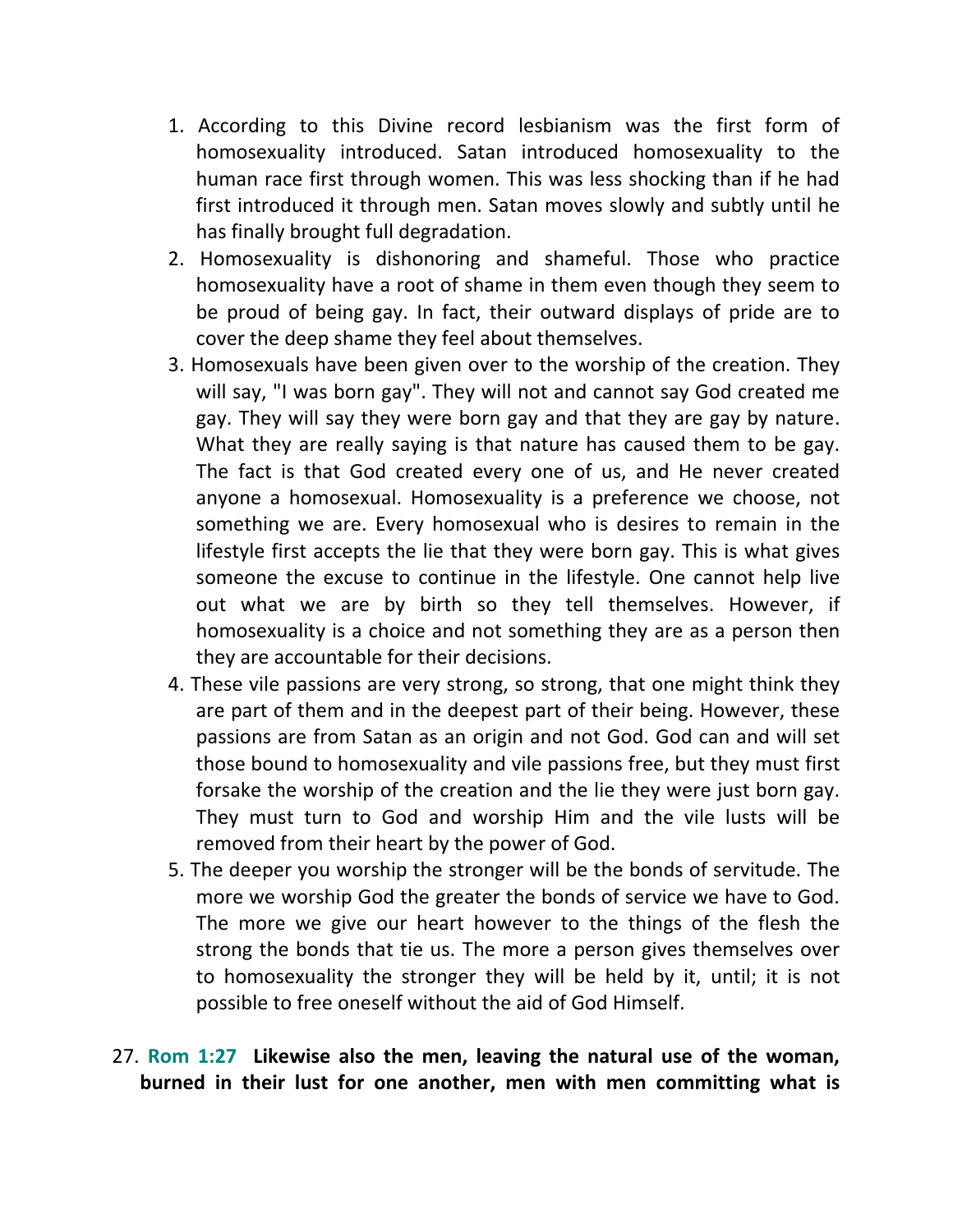# **shameful, and receiving in themselves the penalty of their error which was due.**

## A. **Likewise also the men**

- 1. once lesbianism was introduced it was not long until male homosexuality was introduced.
- 2. As with the fall, what is brought into the earth by the man takes the largest toll in the world
- 3. Today's culture is being shaped by the homosexual agenda, and it is male homosexuals which are leading the charge.

# B. **leaving the natural use of the woman**

1. God has designed that a man needs the woman to reproduce. So homosexuality is a perversion of God's design and against His purposes which is first instituted in Genesis chapter 1. The **first** commandment God gave man was to be **fruitful and multiply**. Therefore, homosexuality perverts the most basic and primary will of God at it's very foundation and is the violation of God's first command to man. This first command is impossible for homosexuals to fulfill. Gen 1:28 Homosexuality is founded upon rebellion at its deepest core. It is the throwing off of God's will and authority.

# C. **burned in their lust for one another**

- 1. **burned** lit. *burned out*; *engulfed in flames*
- 2. The lusts associated with homosexuality are very strong and they consume you. It is much like a house fire. It just gets stronger and stronger until it consumes and destroys. The only way you can escape the flames is to have the fire put out by God Himself! One must repent and turn to Christ and to His grace by faith to have the flames put out!
- 3. These lusts are so strong many are fooled into thinking that they are a part of their natural makeup and thus they buy into the lie that they were born gay.

# D. **men with men committing what is shameful**

- 1. This is Paul's polite way of describing the male homosexual sex act. The Word says it is shameful. Again those who live a homosexual lifestyle have deep shame in their lives and often try to counteract it by displays of "gay pride". Gays often will become quite belligerent and angry if their actions are spoken of as a sin or being wrong. They do not want to be reminded or come to grips with their inner shame.
- 2. **shameful** Gr. **aschemosune** *indescent, deformity, shameful*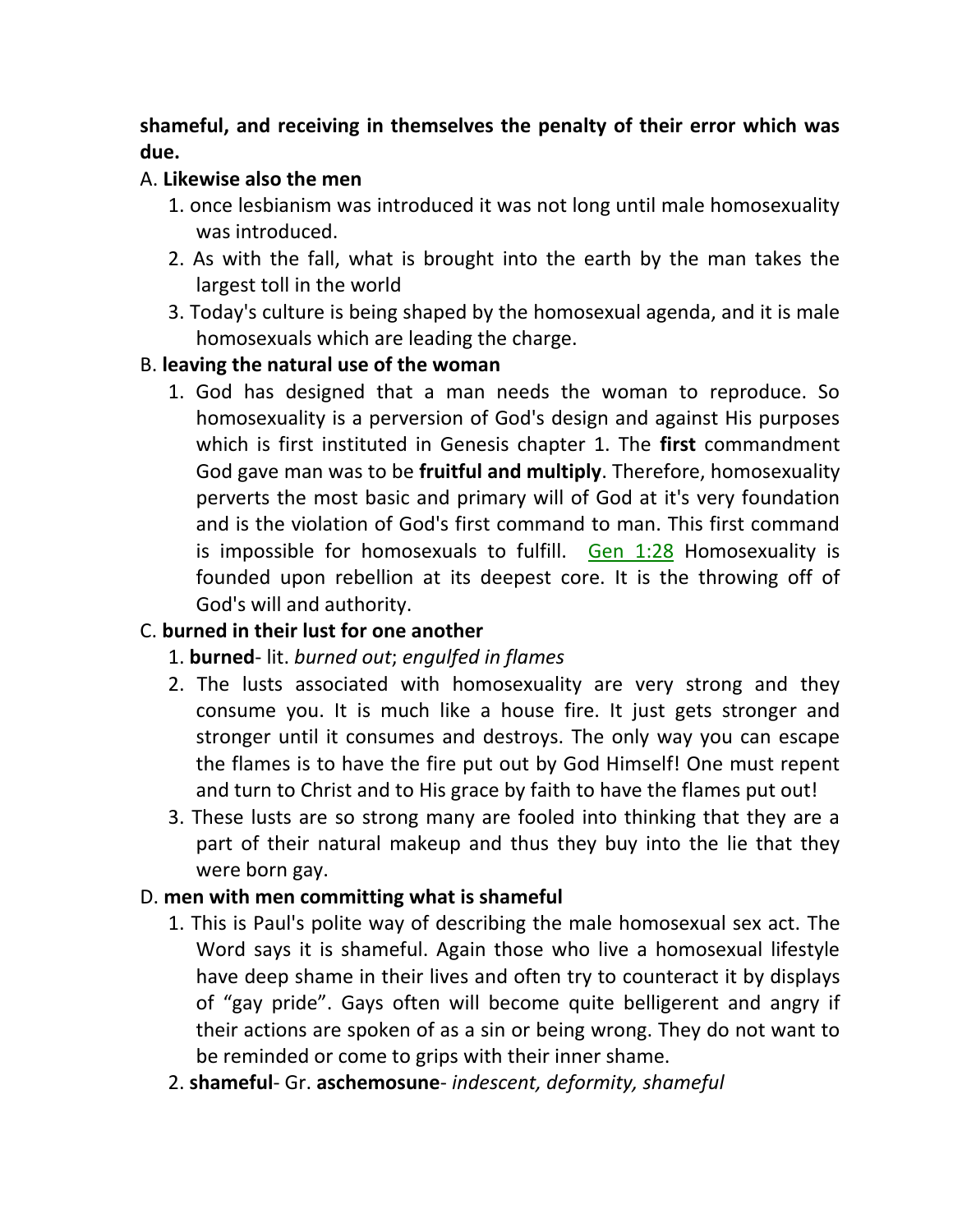## E. **receiving in themselves the penalty of their error which is due**

- 1. Homosexuality will scar one's personality and alter it. Homosexuality is a deformity of God's design; therefore it causes a deformity of the soul. This is most easily seen in male homosexuals. Often male homosexuals will start taking on feminine characteristics in their speech, demeanor, and look. This is the perversion of their God given personalities.
- 2. Also, homosexuals are much more prone to sexual diseases such as AIDS.
- 3. **penalty** Gr. **antimisthia** *a reward owed for what is done whether good or bad*
- 4. **error** Gr. **plane** *straying from a fixed or proper position*. We get the word planet from this word. In the ancient world stars were mapped out and used as directional aids because they were fixed. However, there seemed to be some stars that would wander about the sky and did not remain fixed. The ancients did not know that these wandering stars were actually planets and not stars! They thought they were wandering stars so they were called planets. God has fixed his plan and will for human sexuality to be between one man and one woman who are married to each other. This plan is fixed and will never change. However, some have strayed from God's design, and tried to change it. They have strayed from the truth and they are in error. It is possible to be in error and be so deluded that your really think you are in the truth. In the Tribulation those who follow Anti-Christ will be deluded with a strong error and they will believe a lie and think it is the truth.  $2Th$   $2:11$ Homosexuals are deluded and are living in error. They are guided by their feelings instead of the revealed will of God both in His Word and in nature. If they would but look around at all of nature and at all the other animals they would see that they mate male and female. Only rebellious man perverts God's plan and throws off His will!
- 28. **Rom 1:28 And even as they did not like to retain God in** *their* **knowledge, God gave them over to a debased mind, to do those things which are not fitting;**

#### A. **And even as they did not like to retain God in their knowledge**

1. The lost and rebellious do not **like** to **retain God in their knowledge**. They do everything possible to forget about God. Every person knows within them that there is a God and they are accountable to Him. They also know that their sins are deserving of death. Therefore, they do not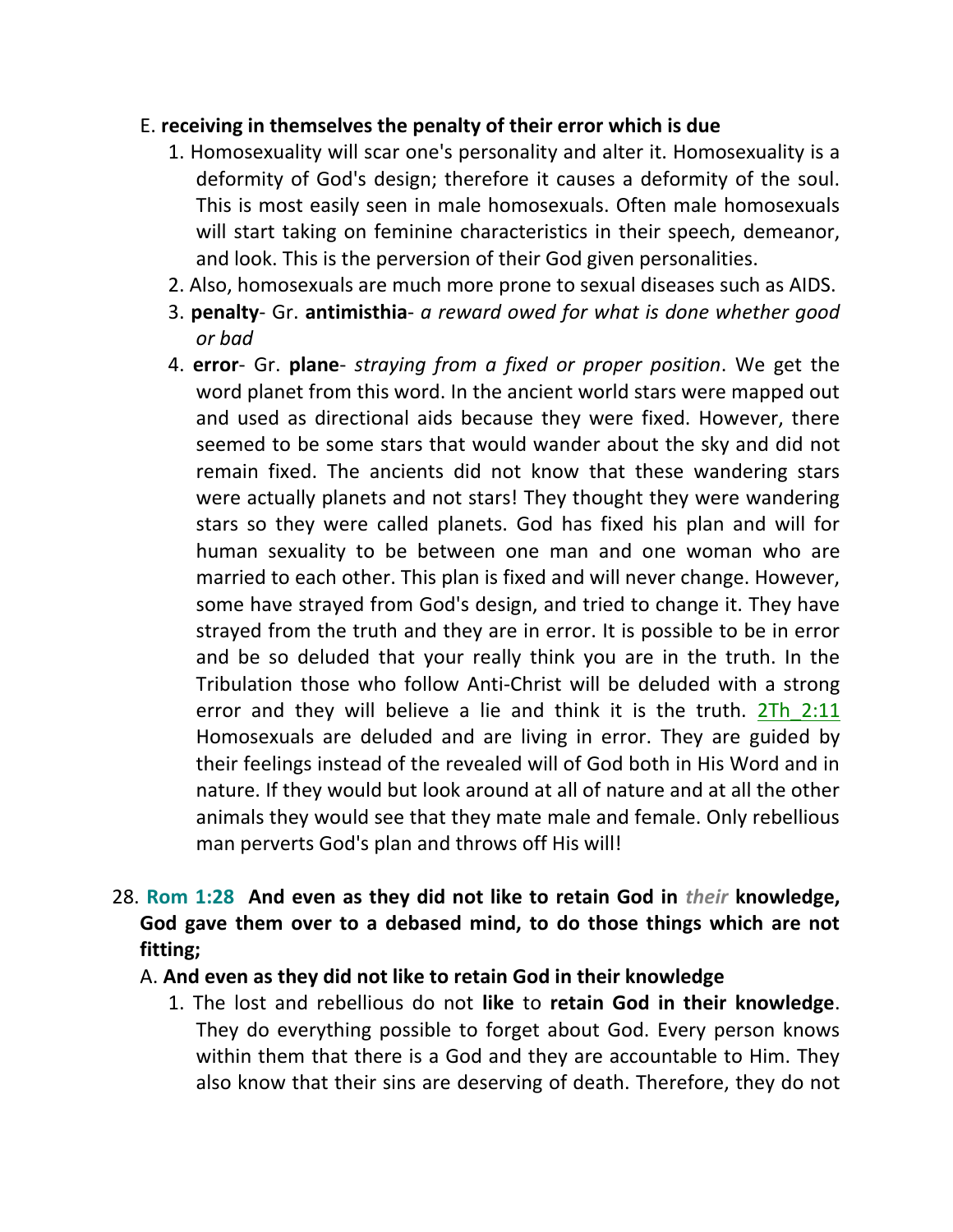like to keep God in their conscious thoughts. Therefore they try to push down any thoughts about God with activity, pursuits, entertainment, addictions, or false religion that makes God palatable to them.

# B. **God gave them over to a debased mind**

- 1. A mind that has rejected God will be given over to debased and dark thinking
- 2. **debased** Gr. **adokimos** *rejected upon testing; to be flawed-* Those who do not like to keep God in their thoughts will by default have flawed thinking!
- 3. Flawed thinking leads to flawed living. Flawed living will bring forth death in every aspect.
- C. **to do things which are not fitting**
	- 1. **not fitting** Gr. **me katheko** lit. *not coming or fitting together*. Homosexuality does not fit! Two women together do not fit! To men together do not fit! Their parts do not fit. You have to go into perversion to try to make them fit.

# 29. **Rom 1:29 being filled with all unrighteousness, sexual immorality, wickedness, covetousness, maliciousness; full of envy, murder, strife, deceit, evil-mindedness;** *they are* **whisperers,**

# A. **being filled with all unrighteousness**

- 1. The root of all human perversions is the issue of righteousness. The way to righteousness according to God's Word is by faith in Christ Jesus. It is accepting righteousness as a gift. Those who choose not to believe in Christ or accept His grace will by default be filled with unrighteousness.
- 2. All the descriptions that follow are fruit of man not trusting, accepting, or believing the grace of God and His imputed and imparted righteousness.
- 3. All of the descriptions that follow are **rooted in lack**. Righteousness brings **total fullness** where there is no lack. Once a Christian comes to realize and believe they lack nothing in God and are complete then sin and temptation will lose its power.
- B. **sexual immorality** Gr. **porneia** *we get the word pornography from this word*
	- 1. Those who reject grace, will often struggle with all manner of sexual sins including pornography. This includes legalistic Christians who reject grace for works.
- C. **wickedness** Gr. **poneria** *evil actions that hurt others*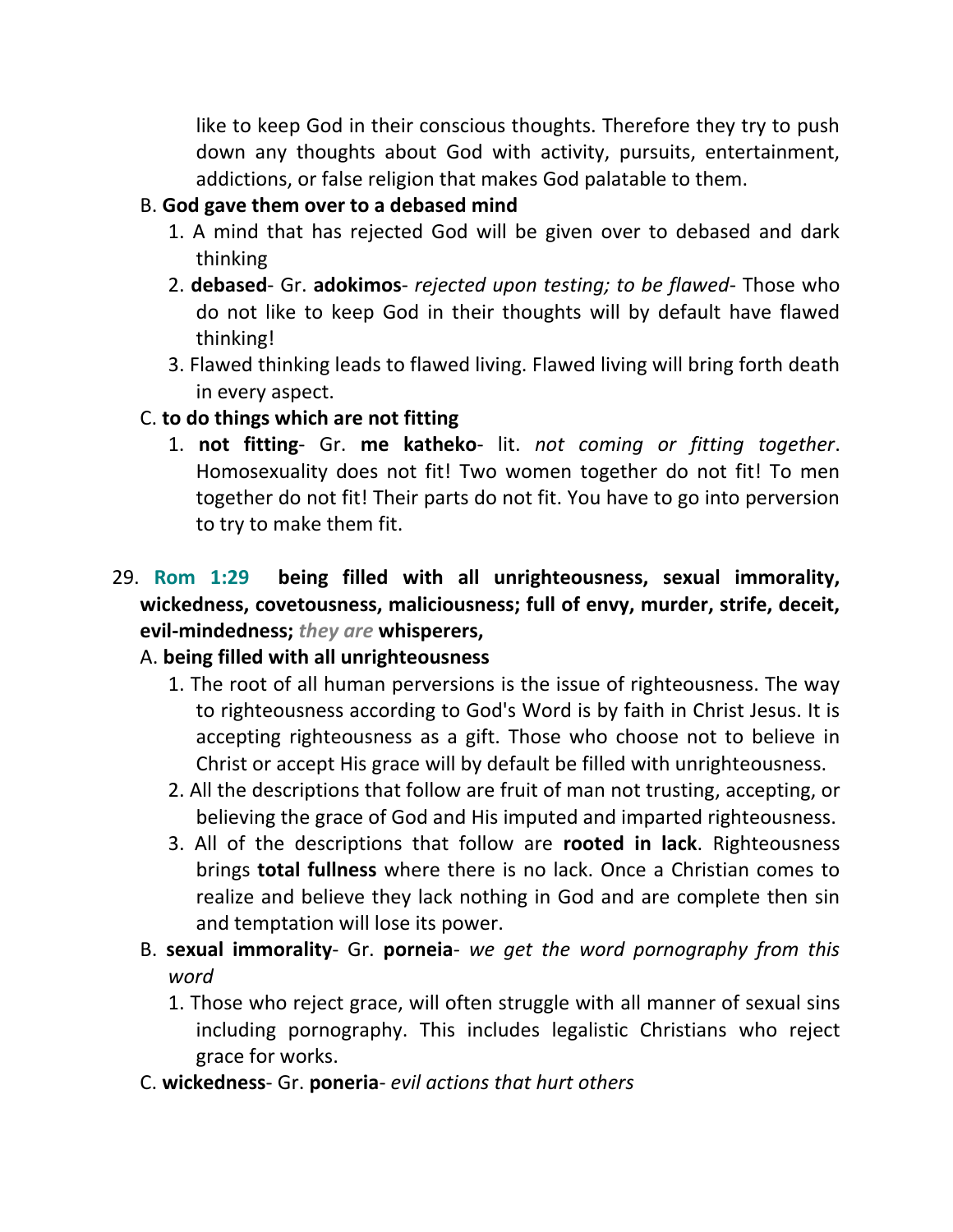- D. **covetousness** Gr. **pleonexia** *grasping for more and more natural things*
	- 1. A grace filled Christian has no desire for more when they have everything through Christ!
	- 2. A filled man has no desire for any more! They will put the fork down!
- E. **maliciousness** Gr. **kakia** *moral evil*
- F. **full of envy** Gr. **mestos phthanos** *full of jealousy*
- G. **murder** Gr. **phenol-** *murder not killing*
- H**. strife-** Gr. **eris** *to create factions and divisions*
- I. **deceit** Gr. **dolos** *decoy* This is a form of lying. To make something appear to look like something else in order to give a false impression is a lie. Many will tell a partial truth but will leave an impression that is not the truth. This is called a white lie. God sees it as a black lie.
- J. **evil-mindedness** Gr. **kakoetheia** *to have an evil disposition*
- K. **whisperers** Gr. **psithuristes** *secret slanderer* **what is whispered from the lips is shouted into the ear of God!**
- 30. **Rom 1:30 backbiters, haters of God, violent, proud, boasters, inventors of evil things, disobedient to parents,** 
	- A. **backbiters** Gr. **katalalos** *to talk against someone behind their back*
		- 1. If don't have the courage to say it to their face, then don't say it behind their back
	- B. **haters of God** Gr. **theostuges** *hateful to God*
		- 1. When we are hateful to others, we are hateful to God.
		- 2. The biblical word "hate" carries the idea to prefer something more. The Bible says that Rachel was loved but Leah was **hated**. Gen\_29:31 What was being said here was that Jacob preferred Rachel over Leah and loved her more. Gen 29:30
		- 3. When we put things and prefer things more than God we are hateful to Him.
	- C. **violent** Gr. **hubristes** *to severely insult by words or actions*
		- 1. This can be seen on our roads every day!
	- D. **proud** Gr. **huperephanos** *to show yourself to be better than others*
		- 1. Our society is addicted to competition so we can be seen as better than others
	- E. **boasters** Gr. **alazon** *to be a braggart* Not only do we like to win, but we love to brag about it!
	- F. **inventors of evil things** Gr. **epheuretes kakos** *discoverers of evil*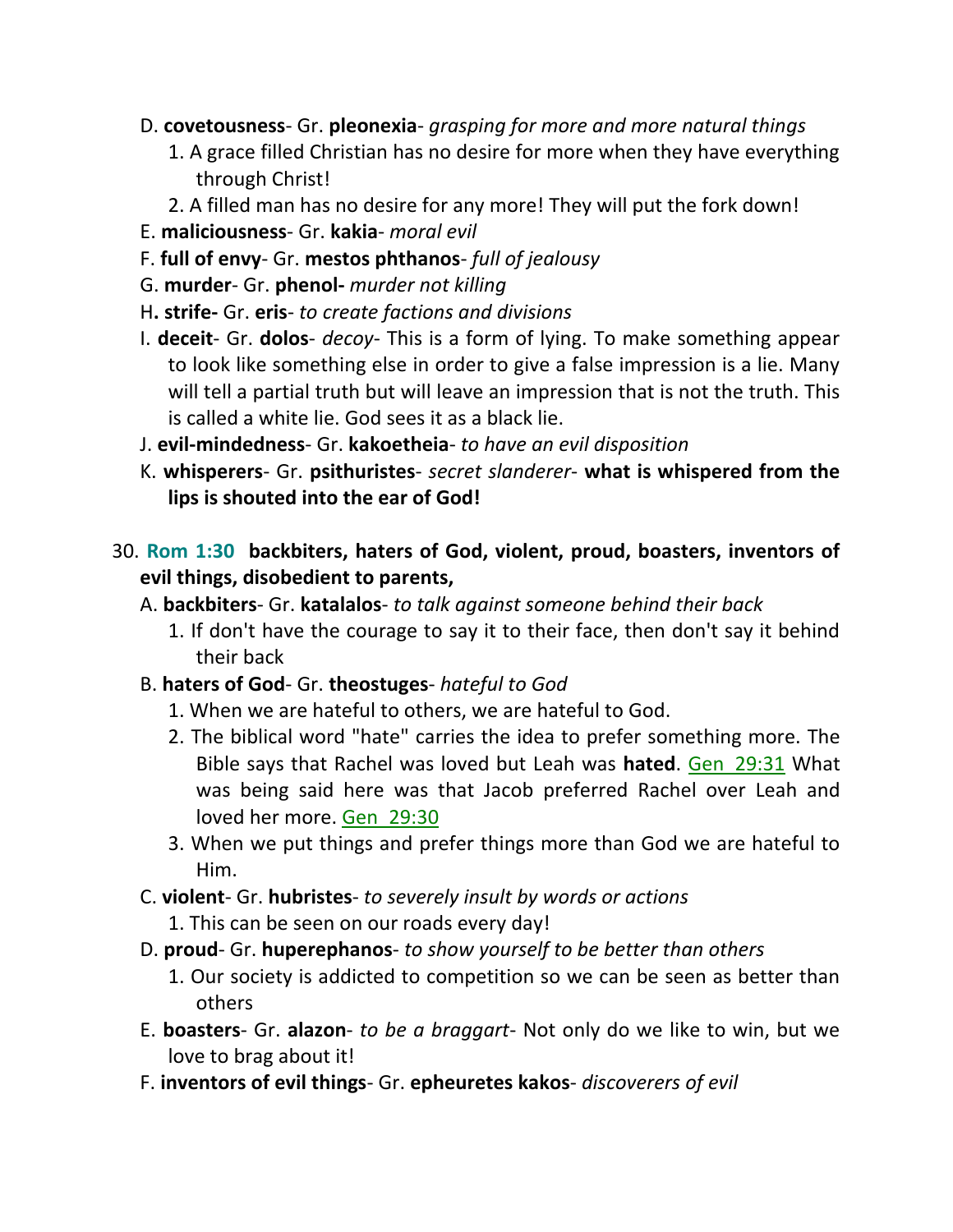- 1. There are some who are always looking for new ways to sin, or to use the latest technology to commit ancient sins!
- G. **disobedient to parents** Gr. **apeithes goneus** *unpersuadable by parents*
	- 1. A child who was rebellious in the OT under the Law was taken out and stoned. Deu 21:20 We would have very few teenagers walking the streets today if we were under the Law now!
	- 2. More and more kids today are disobedient to "**parent**". A child who has "**parents**" is an endangered species today.

## 30. **Rom 1:31 undiscerning, untrustworthy, unloving, unforgiving, unmerciful;**  A. **undiscerning**- Gr. **asunetos**- *not being able to put it together*

- 1. Many cannot make sense of life or put things together. Life has become random and meaningless. No wonder the suicide rate keeps escalating.
- B. **untrustworthy** Gr. **asunthetos** *not willing to agree or keep agreements*
	- 1. This includes marriage covenants. Divorce continues to be on the rise.
	- 2. This includes contracts, which now are made to be broken
	- 3. This speaks of people refusing to listen or come to any common ground
- C. **without natural affection** Gr. **astorgos** *no love between family members*
	- 1. This is seen more and more today with parents abusing and killing their kids. It is not uncommon today to hear about a man coming home and killing his wife and all his kids. We are not shocked by this any longer.
	- 2. We see more and more mothers killing their own children or abusing them.
- D. **unforgiving** Gr. **aspondos** *not being appeased, not willing to forgive*
	- 1. Many today hold grudges and take them to their graves. They will not be appeased or let them go for anything. They are held onto like they are priceless treasure.
- E. **unmerciful** Gr. **aneleemon** *without any mercy or compassion*
	- 1. Many people today are untouched by the suffering of others or by the pain they inflict on others.
- 32. **Rom 1:32 who, knowing the righteous judgment of God, that those who practice such things are deserving of death, not only do the same but also approve of those who practice them.** 
	- A. **who, knowing the righteous judgement of God**
		- 1. God has placed in the human conscious the knowledge of right and wrong and of God's judgment.